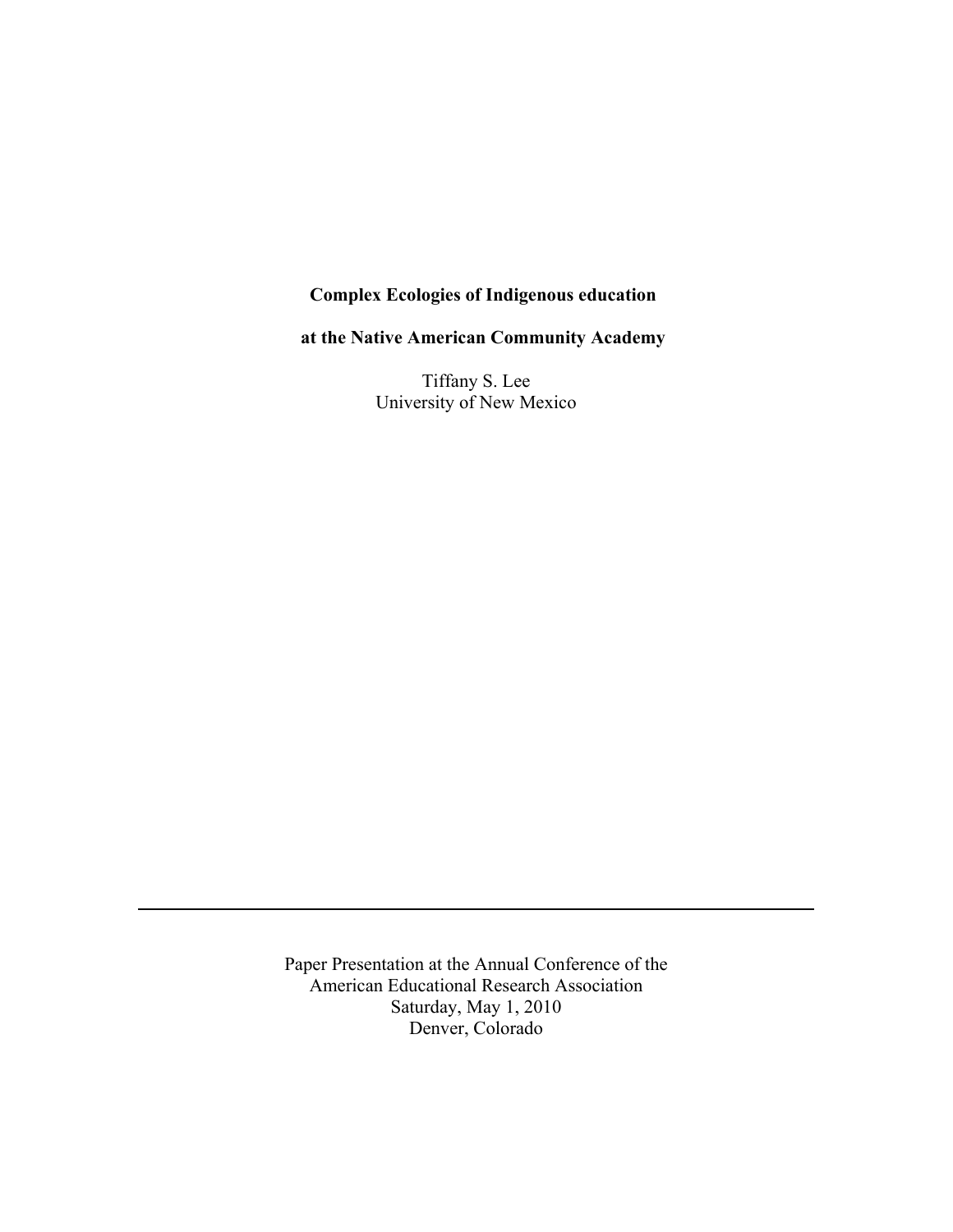#### **Abstract**

The Native American Community Academy (NACA) is demonstrating an example of Indigenous philosophies and practices in education through its holistic, student-centered approach to education. NACA was one school in a large statewide study on Indian education in New Mexico. Focus groups with students, teachers, and community members illustrate the evolution of complex ecologies NACA creates to facilitate students' growth intellectually, socially, emotionally, and physically. The experiences and perspectives of the participants at this secondary level charter school are shared to illustrate how this school exemplifies a model of Indigenous education, how it creates and builds community, and how it teaches students to know themselves by motivating a critical Indigenous consciousness and a sense of service toward building sustainable communities.

The overarching goal of the Native American Community Academy (NACA) is to inspire "a commitment to community and service." NACA is a public charter school that serves about 200 middle and high school students in Albuquerque, New Mexico. The school weaves an integrated academic curriculum, a wellness philosophy, and culture and language contexts together to reach this goal and to offer a unique approach to Indigenous education. This paper addresses how NACA is demonstrating a contemporary example of Indigenous education rooted in Indigenous philosophies and values, while meeting the policy expectations and high stakes testing requirements of the state. The research for this paper derives from the New Mexico Indian Education Study, 2025 (NMIES). NACA was one school in the NMIE study, which was a statewide study commissioned by the New Mexico Public Education Department to learn about the status of Indian education and the impact of the New Mexico Indian Education Act.

#### **Theoretical framework**

Indigenous educational philosophy upholds that to become of a complete human being, an individual has to become of aware of their own worth and role in contributing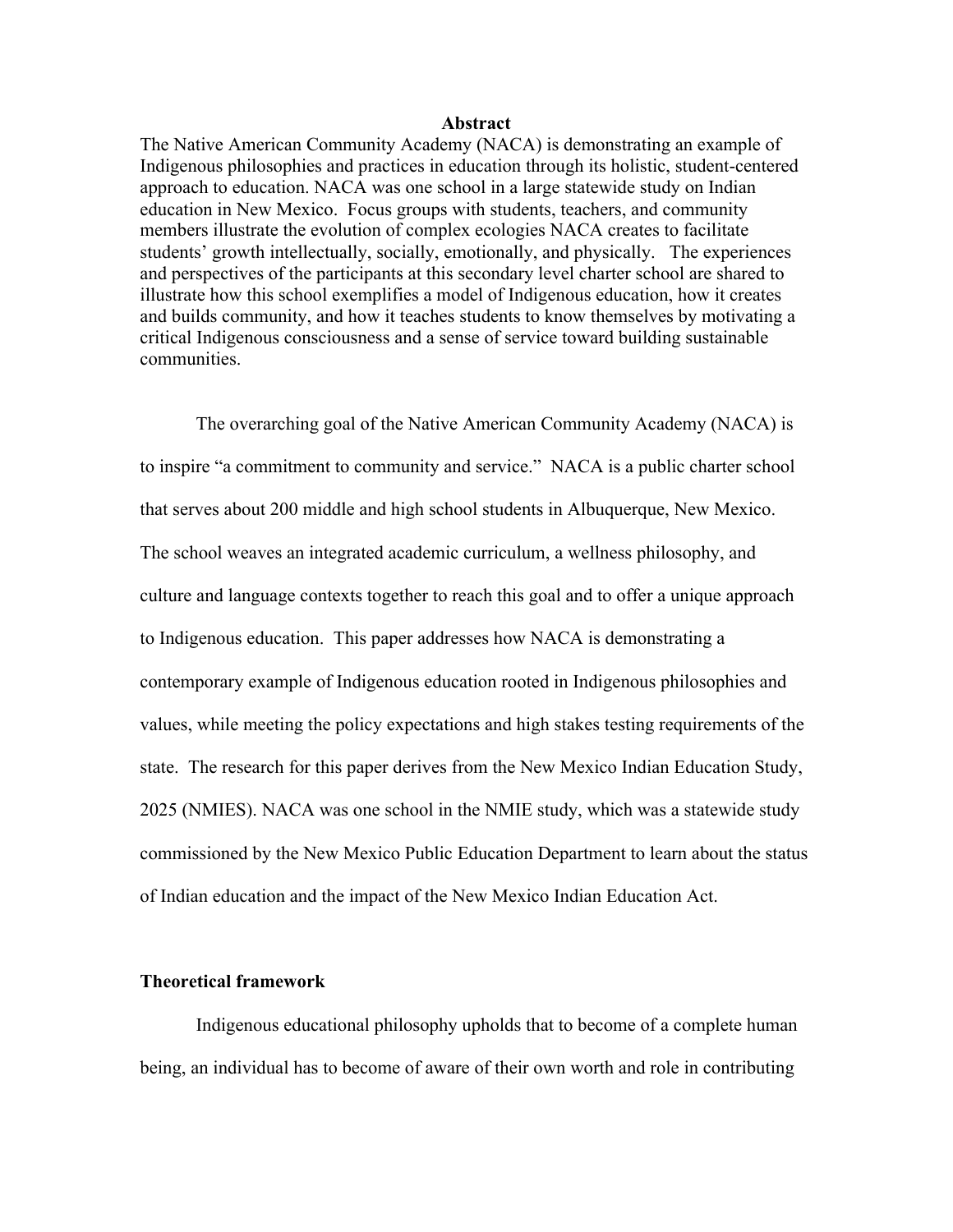to the well-being of their community. Discovering your worth and role involves finding your identity and passion rooted in life experiences shaped and influenced by your cultural community (Cajete, 1994). Becoming a complete human being is rooted in ones' experience in their cultural community and their resulting communal attachment. This experience is Indigenous education. It is connected to place, which is inclusive of the environment, people, spirituality, and culture. Place is significant because one learns their connection to their community through their participation and relationships experienced through place (Kawagley and Barnhardt, 1999). Education for Indigenous peoples traditionally occurred as a way to learn about life through the whole of nature in ways that were directly tied to experience such as through participant observation, handson learning, and storytelling. These educational experiences occurred within one's community setting for the purpose of cultural transmission. (Cajete, 1994, Kawagley, 1995, Benham and Cooper, 2000).

Colonial assimilationist approaches in education began to impact the educational lives of Native peoples in the United States in the late  $19<sup>th</sup>$  century. The assimilationist agenda created many problems that continue today. However, within the past several decades, educators and scholars have documented influential and successful efforts to create positive and transformative changes in schools, and often in public schools which were created upon Westernized institutional structures, policies, and bias (Alaska Native Knowledge Network, 1998; Blum-Martinez and Pecos, 2001; Holm & Holm, 1995; Lee, 2006, 2007; Lomawaima and McCarty, 2006; May, 1999; McLaughlin, 1992; Sims, 2002). Current research has also addressed what it means to be culturally responsive in Indian education (Belgarde, Mitchell, & Moquino-Arquero, 2002; Castagno and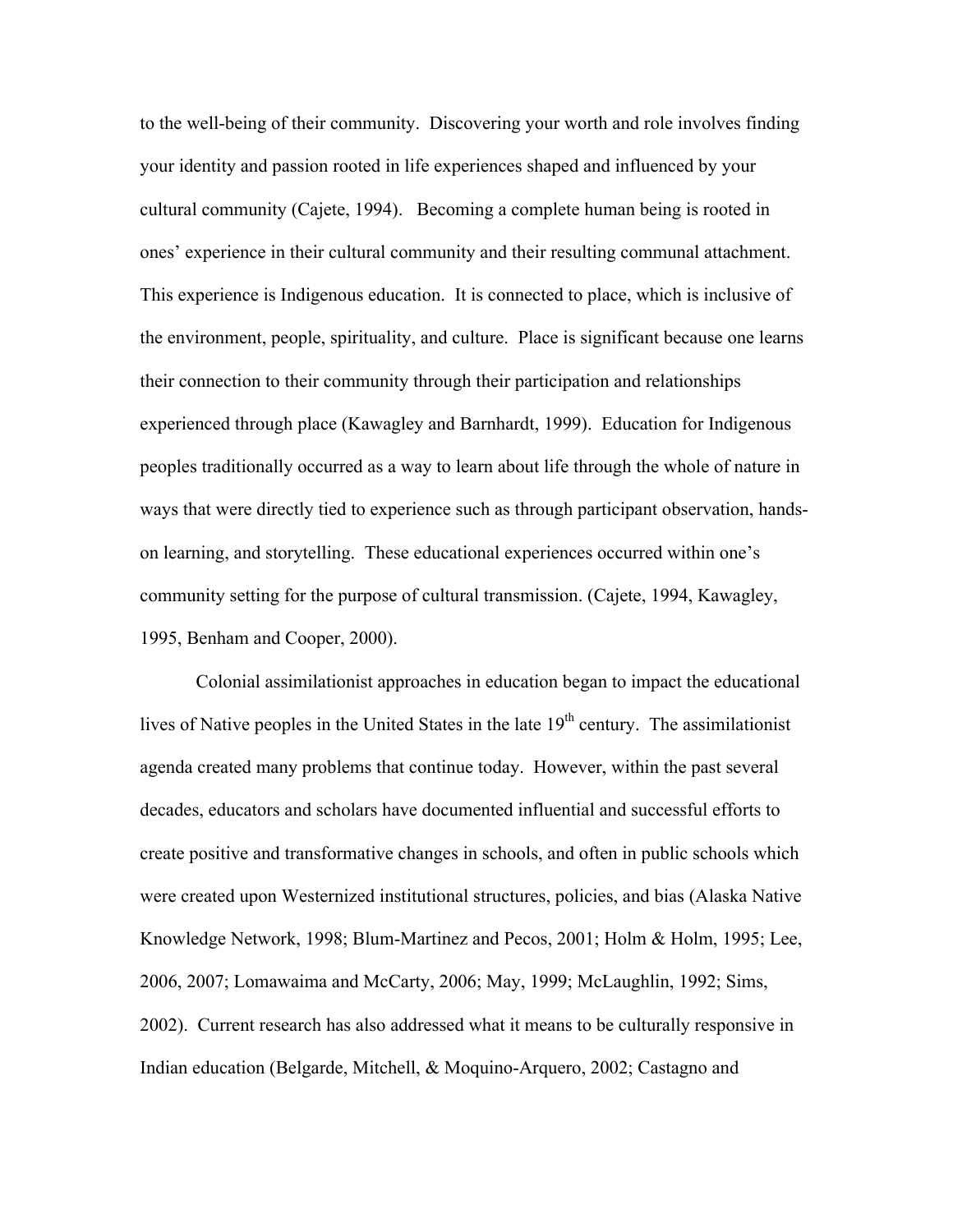Brayboy, 2008; Demmert and Towner, 2003; Yazzie-Mintz, 2007). These efforts have set the stage for "visioning" future educational prospects for Native students. Most importantly, it underscores that the tremendous advances of these progressive communities was staged not by accident, but by a design that facilitated individuals to imagine themselves and their communities in the distant future.

Central to the NMIE study, therefore, was an approach to broaden the time horizon beyond the past and the present, and begin to strategically formulate what vision the future holds for Indian education in the state of New Mexico. In this respect, this paper focuses on one school and community from the NMIES that has exemplified many of the best practices in Indigenous education described by participants across all 16 schools and communities. NACA also demonstrates an effort to practice philosophies of Indigenous education, thereby creating complex ecologies of Indigenous education for a school that is funded by the state, located in a large city, and serves students from multiple tribal backgrounds.

## **Research Process**

Drawing from the fields of education, sociology, planning, economics, anthropology, and Native American studies, the NMIES examined how schools teach students, what they teach students, how they assess students, what school environment or climate students and community member's experience, and what participants' envision for the future. To achieve this, the researchers, the Indigenous Education Study Group (IESG), identified seven critical areas of inquiry to examine. They included issues and definitions of best practices in: pedagogy, accountability, language, curriculum, successful students, school climate, and vision. A research literature review was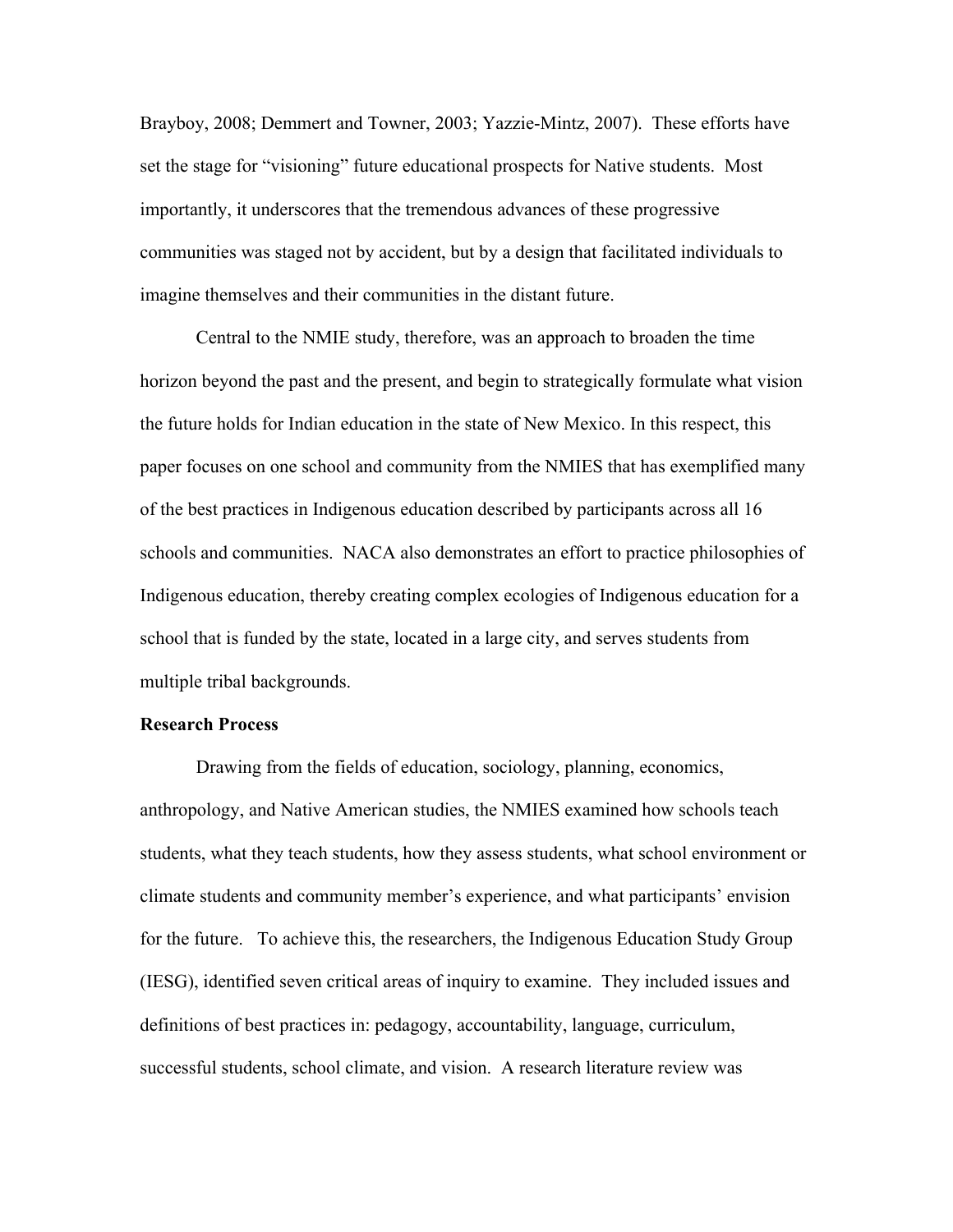conducted on each area by first identifying any related research conducted in New Mexico, then identifying related research in the southwest and across Indigenous communities in the United States and world-wide.

The study used an interdisciplinary and Indigenous approach in methodology and analysis, and it involved a majority of Native scholars and practitioners. These perspectives enhanced the research process to create a comprehensive, multi-disciplinary research approach rooted in Indigenous methodologies, beliefs, and practices. The Indigenous research approach entailed adhering to tribal community protocols with regard to research in their community. It also entailed an understanding of the community's history and nature of interaction at a personal level, school level, and community level. In essence, it emphasized Indigenous ways of knowing and interacting.

We conducted focus groups and/or interviews in 16 communities and schools with separate groups of students, teachers, and community members. Participants volunteered to take part at the request of the IESG, a school or community liaison, or the principal of each school. The methods for soliciting participants varied in each community according to the appropriate protocol of the school or community. Most participants were randomly selected among willing participants.

At NACA, we conducted focus groups with 7 students, 3 teachers, and 6 community members. We asked participants for their perspectives based on questions from the seven critical topic areas. We coded the data according to topic areas to identify patterns that emerged within these areas from their perspectives. Each principal investigator (PI) assigned to a particular community was the first coder of the data, followed by a research assistant or another PI who participated in the focus group or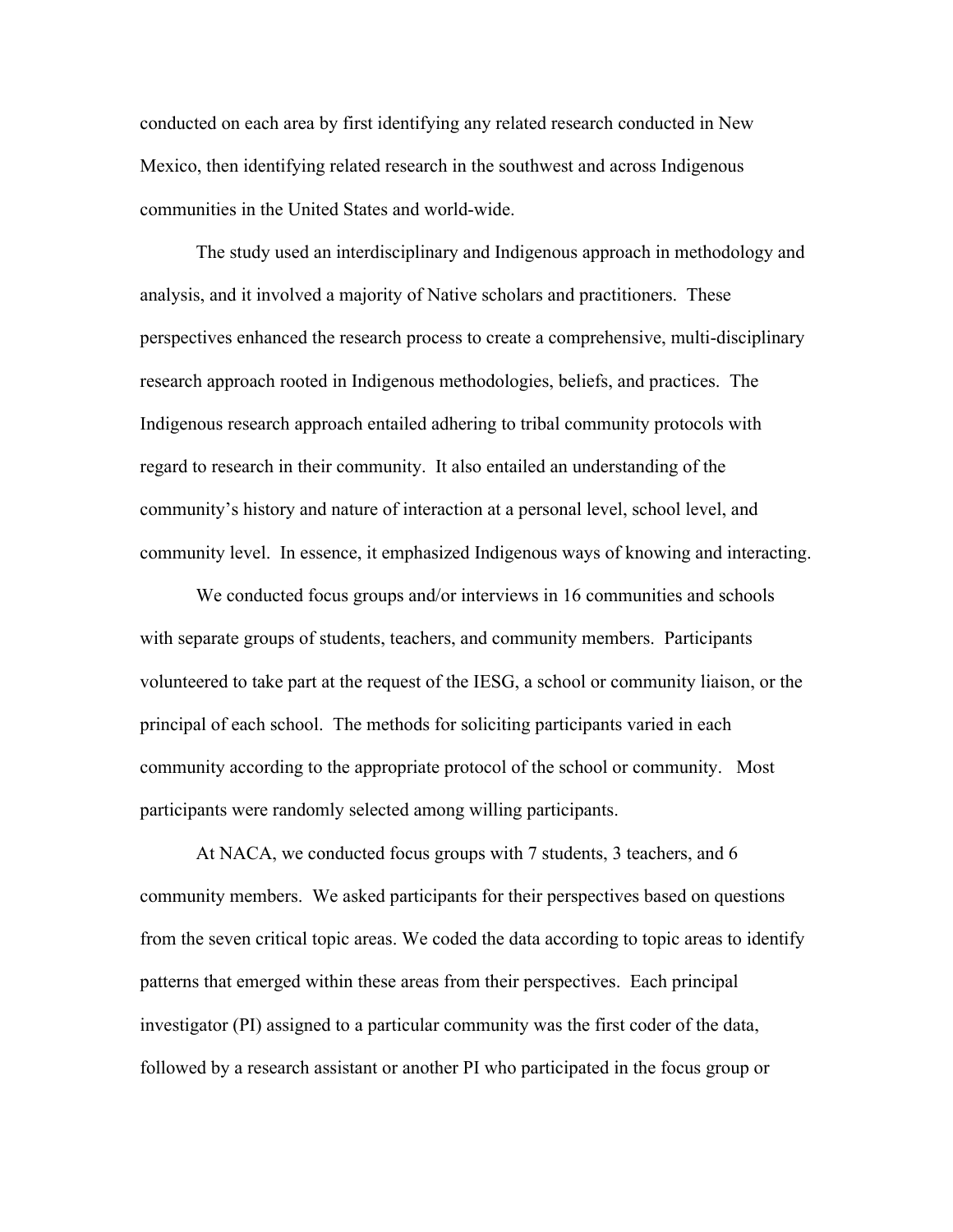interview session. A third reviewer (another PI) compared the first levels of coding to the transcripts to determine their levels of agreement or disagreement. This served as a reliability check on the first two coders. For those codes where there was disagreement, the IESG group discussed the code, associated quotations, and context of the quote until the group arrived at a consensus on how to code the data.

It is important to note that while much of the understanding derived from the transcripts is based directly on the transcript and the context of the situation, it is also derived from the lived experience and knowledge of the Indigenous researchers. Many of the PIs come from the communities of study or have had significant experiences in the communities outside of the professional realm. This study stands apart from many others in this respect because the analysis is enhanced by the researchers' own perspectives. I was the PI working with NACA. I have worked with NACA in many capacities (i.e., school board, curriculum writer, language immersion camp coordinator, and parent), and these experiences have enhanced my personal understanding and knowledge of NACA's educational approach and impact.

#### **Analysis**

We utilized the computer program Atlas ti to code the transcript data. We coded quotations from the transcripts according to the seven critical areas (called super codes) and attached a description to the super code to narrow down and specify the content and meaning of the quotation. We also created new super codes where the data was expressing sentiments or ideas different from the original seven areas (such as *Relationships* and *Attitudes and Beliefs*). The findings reported for this paper are based on analyses for NACA participants alone.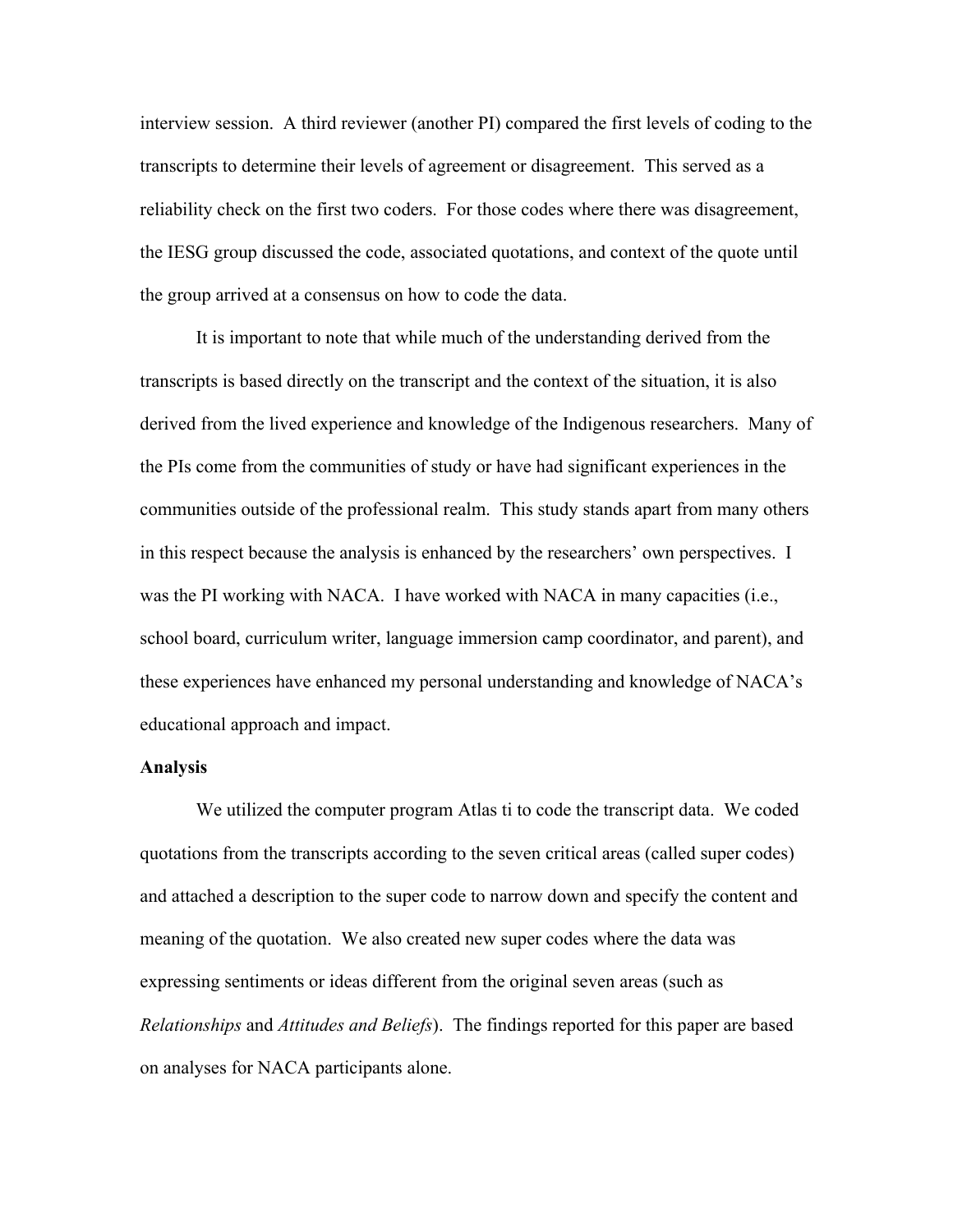There were eighty pages of single spaced transcriptions for NACA. Specifically, there were twenty-six pages for the student focus group, twenty-nine pages for the teacher focus group, and twenty-five pages for the community focus group. A research assistant and myself coded each of these transcripts and their quotations from participants. After the coding process was complete, we were able to analyze the codes and the quotations within each super code, which ground our analyses in the perspectives of the participants.

## **Results and Conclusions**

The critical areas that emerged most frequently from NACA participants included perspectives on pedagogy, curriculum, school climate, accountability, language, vision, and relationships. The analyses of the participants' perspectives within these critical areas have led to three conclusions based on the results. The three major conclusions are listed below followed by summaries and quotations from the analyses:

- 1. NACA demonstrates a unique integration of Indigenous education through its holistic, rigorous, student-centered educational approach
- 2. This holistic approach lends to the creation and building of community amongst students, parents, teachers, staff, and the local community.
- 3. NACA is enabling students to know and love themselves and their communities

## **Holistic, rigorous, student-centered education**

Teachers, students, and community members discussed the importance, value, and relevance of NACA's wellness philosophy as it related to Indigenous educational philosophy. The school promotes becoming a complete human being by focusing on students' academic, physical, social and emotional development. For example, students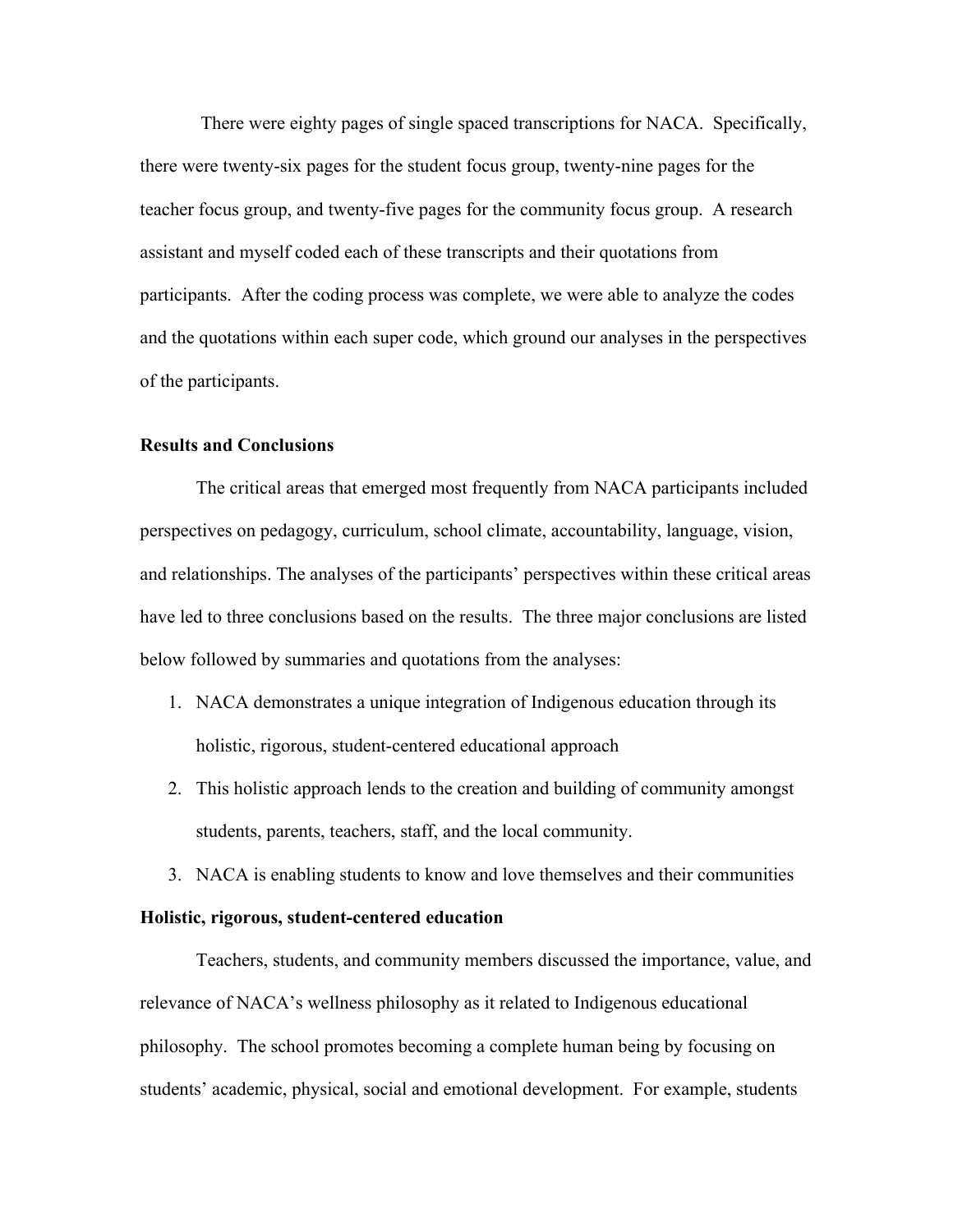discussed use of a "wellness wheel" that includes all those components to identify their development in each area. The wellness wheel is one aspect of NACA's overall wellness philosophy, which is to promote healthy development and lifestyles among NACA students. It promotes this philosophy based on Indigenous understandings of wellness and based on the current social and economic conditions under which NACA students live. For example, one Native language teacher, Mr. Young<sup>1</sup>, shared his discussion with another teacher about how to teach about Indigenous values for foods and decolonization of our food choices. He reflected on that conversation,

*How do we apply our traditional teachings to a contemporary society? One of the conversations that really sticks out to me is one Darren and I had. We were talking about food and we were talking about the sacredness of food and how you should never talk down about food or how somebody prepared it. But he was saying he was at one of the family gatherings and his cousin spoke up about what they were eating. There was cake and soda… she was disciplined for speaking out… So we talked about the fine line that exists of like okay, you're not supposed to say stuff like that because of the disrespectful manner and nature of your comments but yet there is the reality of the matter that the food that we are eating is in a different context then it was hundreds of years ago. Hundreds of years ago, we had this food and we prepared it in a certain way and we put our hands on it and our feelings into it so that there was no question as to where it came from and who made it. So we treated it in a certain way. But then we bring soda and we bring chips and we bring whatever, cake, and we try to treat it the same way. We try to hold those same ideas in order to pass them on, but it's in a different kind of context. So we were wondering, we have a lot of conversations about how do we teach that? How do we teach that kind of sentiment? But like almost in an analytical way and having them challenge some of our teachings* (IESG, N1 p2).

He acknowledged the dilemma with teaching the values of Native communities in a context that has been colonized and how that has affected the quality of food choices. He articulated the importance of having students learn those values regarding food but also understand the depth of how to exercise those values when living in a colonized state. His comment reflects his desire to teach students to become decolonized and critically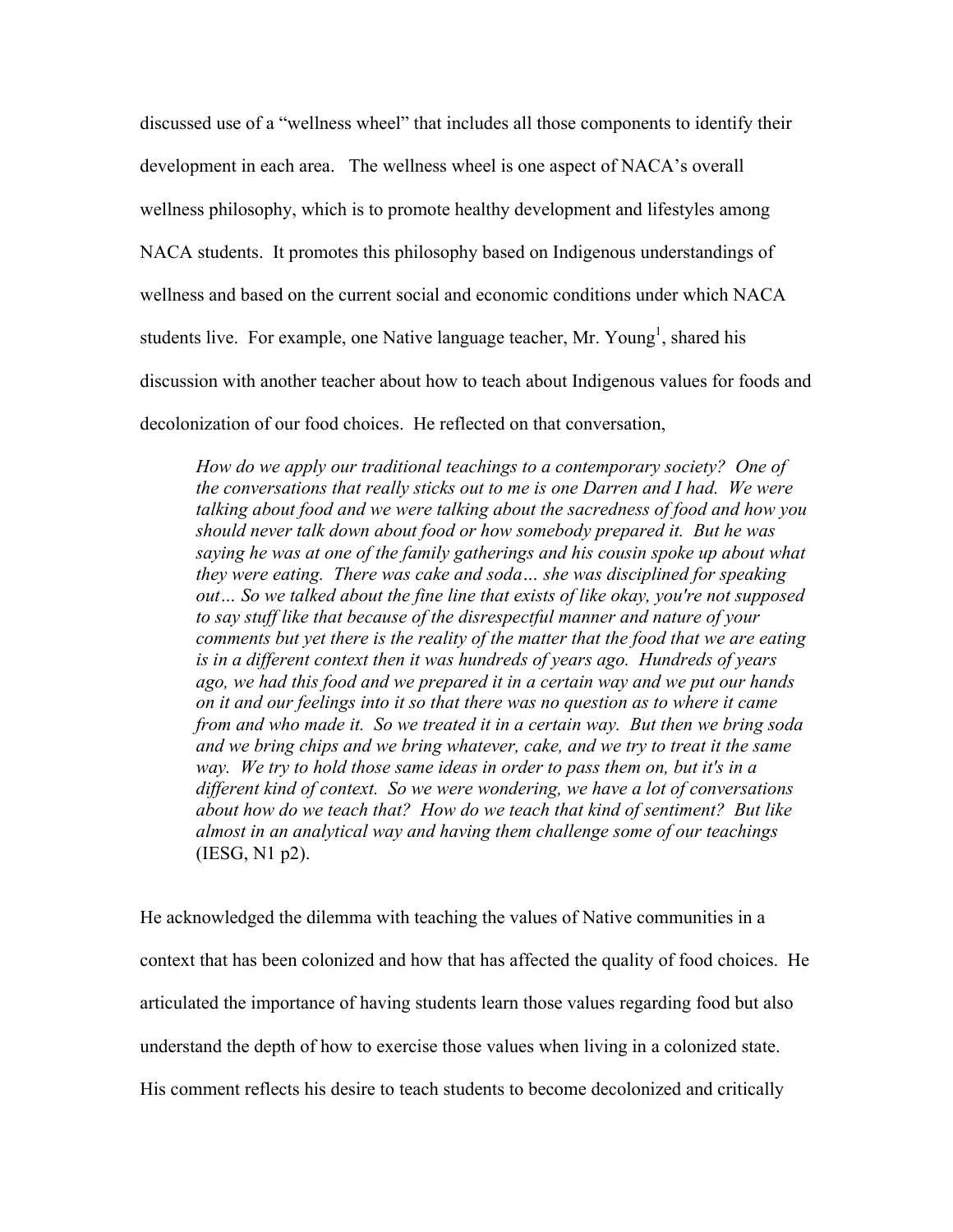conscious of their food choices. NACA's wellness philosophy embodies this perspective. They do not allow students or staff to drink caffeine nor soda on campus. They do not allow junk food. To promote healthy eating, they have lunch catered by local vendors who utilize nutritious foods, low in fat and sugar. Given that the school currently has no permanent building and no kitchen facilities and has the option to utilize an adjacent school's cafeteria, they are showing tremendous commitment to provide healthy choices to their students. NACA invites families to sessions in their wellness classes to learn about how to cook and eat healthy. The wellness class is required of all students, which incorporates experiential and physical learning activities, including yoga, running, and hiking. Students also learn conflict resolution and personal reflection techniques. This holistic approach to student, family, and community wellness serves as an important example of Indigenous education in this contemporary public school setting.

Similarly, NACA uses this holistic approach to set high expectations of students and to prepare students for college. Students each belong to an "advisory" meaning a group of students in the same grade are assigned to a faculty advisor, where time is devoted to discuss college life, preparation, and readiness. NACA encourages all students to participate in summer pre-college bridge programs. They also provide many summer learning activities and programs for students as well. Teachers in each content area are encouraged to work across disciplines through integrated curriculum. Students are also provided with challenging learning opportunities, such as participation in the National History Day project. Each year, students have entered projects and many have won awards for their creativity, articulation, understanding, and depth of research such as the use of primary sources in their projects.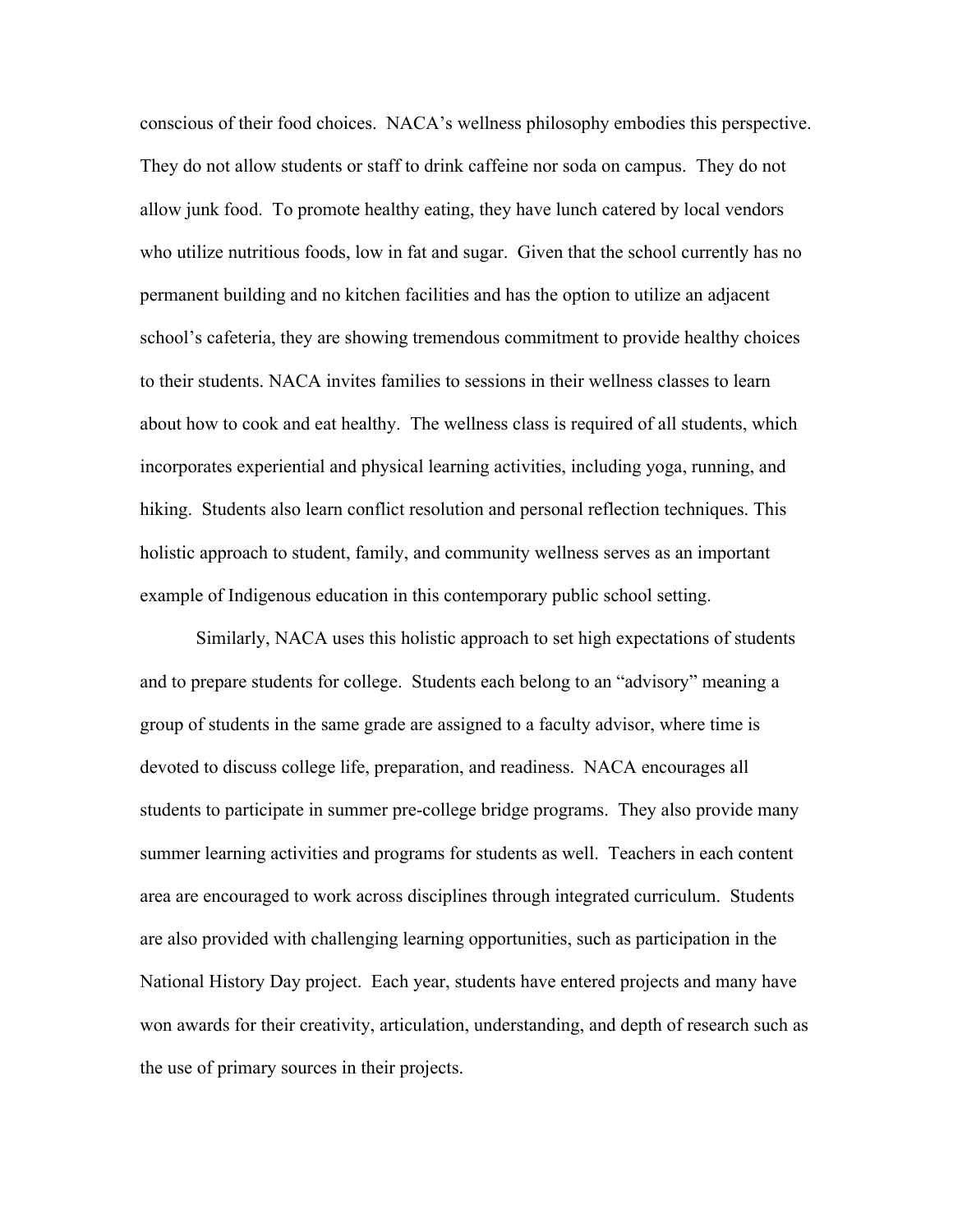High expectations of students are illustrated in the expectation for students' to demonstrate their knowledge. Students participate in student-led conferences throughout the year to discuss their academic performance, but they also relate their performance using attributes in the wellness wheel. They discuss how they are feeling and growing at school socially, emotionally, physically and intellectually. Adriana explained the student-led conference this way,

*A parent-teacher conference, but it's way better 'cause we get to do it our way to where it's not really just with your mom or dad, or your parents. You can have different family members or friends come in. You talk about your grades. You talk about what you like here at school and what you don't like, and how you can fix it. You have goals of yourself or for yourself. And you talk about how you want to reach it. You also have a wellness wheel, like we do it every year in advisory so like every week, and it talks about how you're feeling in academics physical, intellectual* (IESG, N2 p5).

At the end of the school year, each student is expected to share what they have learned through "Student Demonstrations," where they decide on three topic areas to demonstrate their progress and learning for parents, family, teachers, and community members.

Additionally, participants discussed the intentional integration of the protocols, morals, and values of Indigenous communities into the curriculum to instill a foundation of the students' cultural identity. One community member, Carrie, discussed a weekly morning ritual of the school that draws on Native songs and communal gathering practices to incorporate this custom into the school.

*They gather students in a circle on Monday mornings, and they begin with the drum. They actually sing together. So that's something that's a part of their*  ritual for the school. And that's so important to have and so I think that that *makes it feel like it's a community and it's unified* (IESG, N3 p3).

In addition to creating new traditions for the school, teachers utilize assessment practices that respond to a holistic view. The Native language teacher Mr. Young did not assess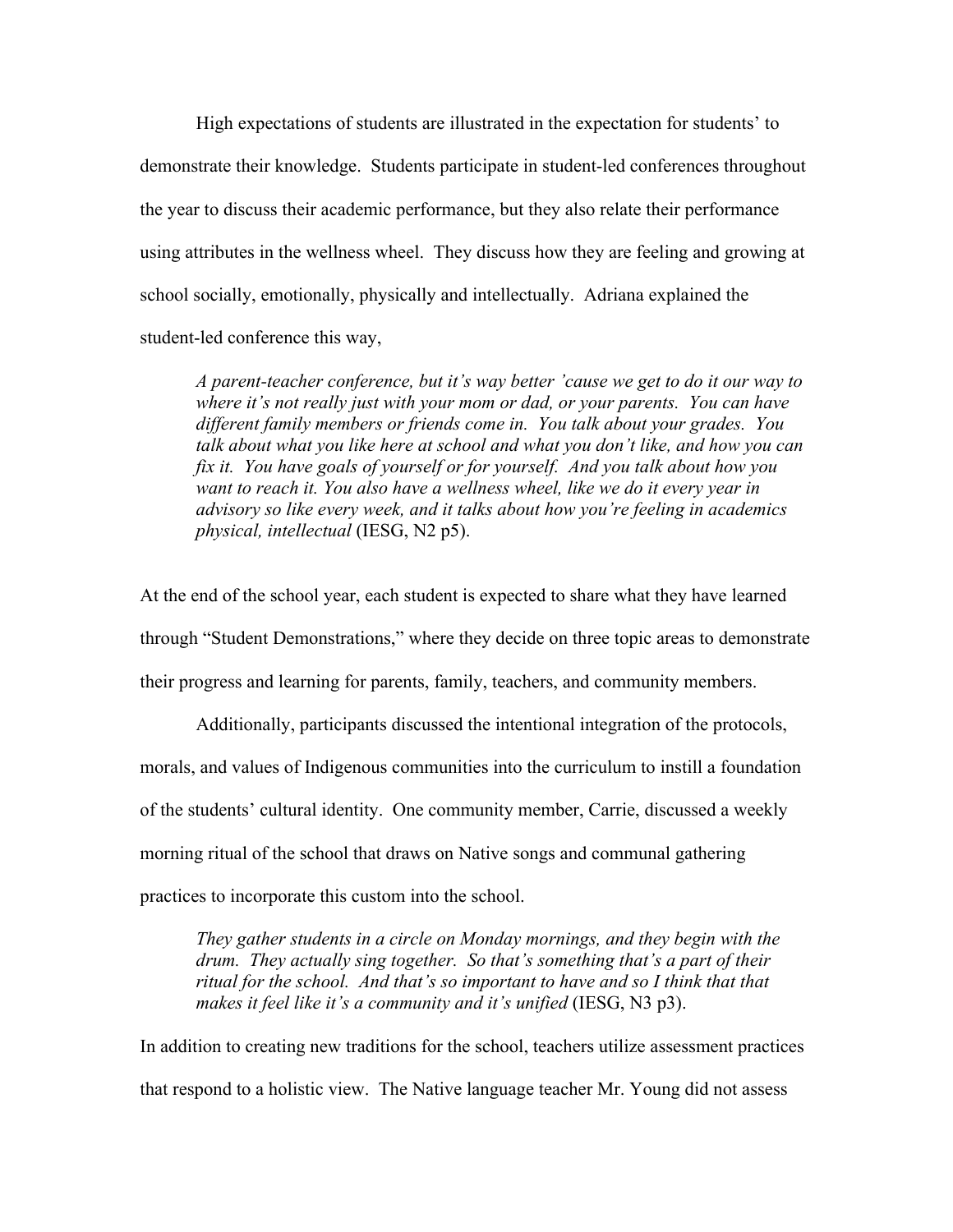students for content knowledge alone, he also evaluated students based on their development as caring and empathic human beings and on the quality of relationships they have with one another. Mr. Young said, "Another way that I evaluate if they're receiving some of the things that I'm teaching them is how they treat each other out here when they're not in class" (IESG, N1 p2). He looks for his students to demonstrate respect, compassion, and helpful behavior with others, as these are also attributes associated with the way the Native language is used and the way Native people treat one another. Likewise, he creates a reciprocal and respectful relationship with his students. He paraphrased how he explained it to his students, "The relationship that we're gonna have in this classroom, I'm gonna treat you like one of my nieces or nephews - so that it does not end once we are out of this class. It does not end once you've graduated from NACA. We're always gonna have that relationship and I expect you guys to acknowledge me and I will acknowledge you like that" (IESG, N1 p1). These examples show that NACA is practicing what it means to be a socio-culturally responsive school by focusing on students' lived realities, cultural heritage, and values and by empowering students as decision makers in demonstrating their knowledge.

#### **Building Community**

A vision for the school as identified by participants is to build capacities within students to support and serve their communities. Teachers work to stimulate a critical Indigenous consciousness and its associated values of giving back to community among students. A critical Indigenous consciousness is an awareness of one's Indigenous identity as it resides within existing and historically situated social, economic, and political conditions of one's community (Lee, 2006). Teachers are cognizant of the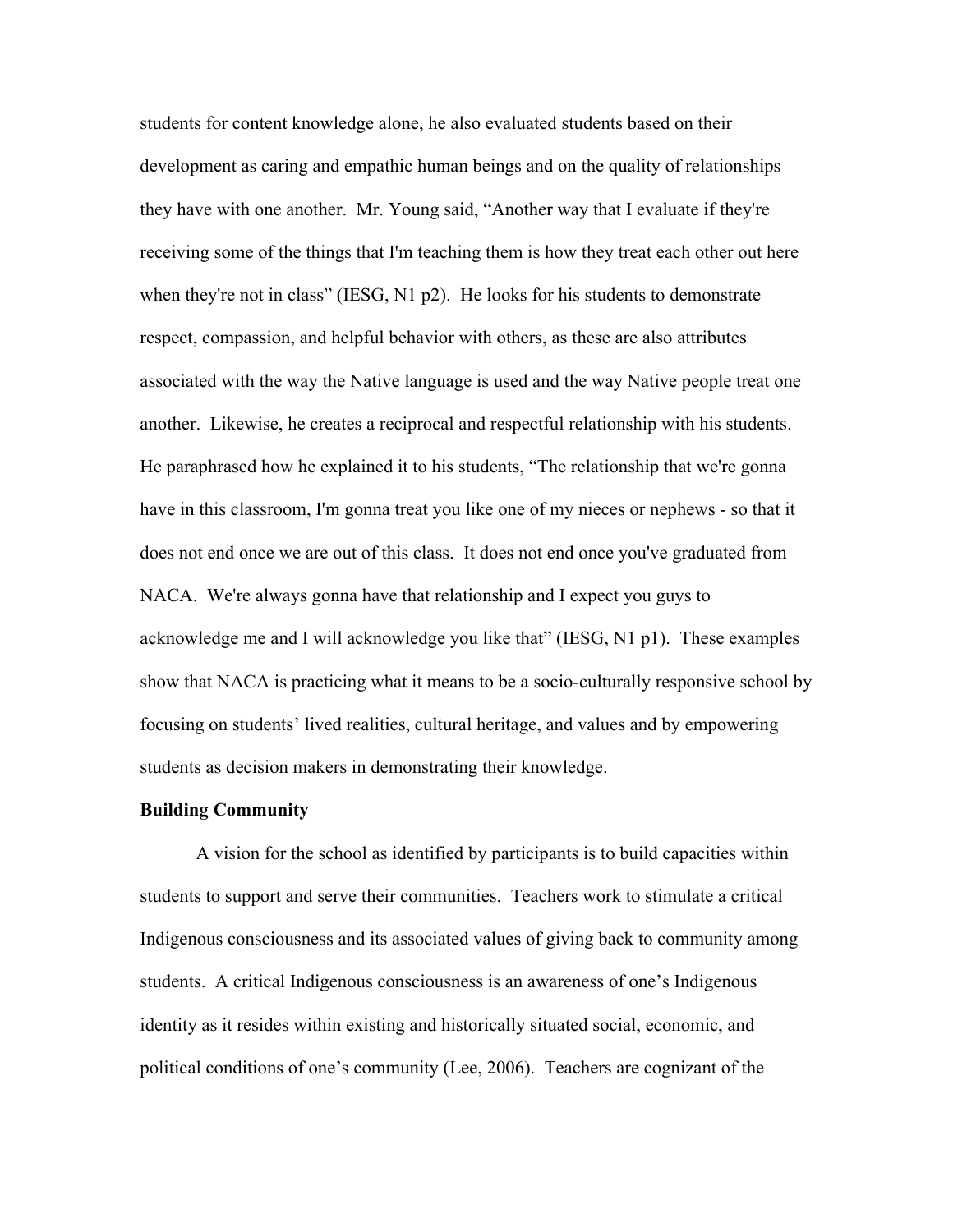importance of attaining this level of consciousness among Native students. One teacher, Ms. Dannon, explained it like this, "I envision a lot of young people, especially Native young people, really having a voice and really advocating for themselves and for others and really giving back to their community. I think that goes beyond just what we teach in the classroom (IESG, N1 p1). Similarly, another teacher from a local Native community, Mr. Leonard, said, "I try to give 'em the solutions or help them develop tools in order to realize the situation and actually give 'em the tools to change their communities - just inspire them to be better than what they see around their communities" (IESG, N1 p2). He was referring to some of the social and health problems that are prevalent in the local communities.

The staff and teachers of NACA realize they cannot and should not try to foster the holistic growth of students alone. They seek out students' families and communities as resources in order to support students' holistic development and growth. Ms. Dannon articulated NACA's view on family as a resource,

I was always taught that you - to utilize your own resources and that means bringing in people, Native people, that have the knowledge and the experience, whether it's a combination of traditional teachings and western teachings, what you utilize those people to be the educators of your children because for me, by not utilizing those people, you're kinda just wasting your resources… I think NACA's a place where we're able to bring in all those people, grandmas, aunties, uncles, everybody comes for an event and you have - you're able to connect on that social level and then try to bring in more (IESG, N1 p1).

The focus on holistic education, rigor, and integrated curriculum has attracted like-minded staff. Teachers are attracted to the school because of its mission and community oriented emphasis. Alan, a community member who served on the school board described it like this,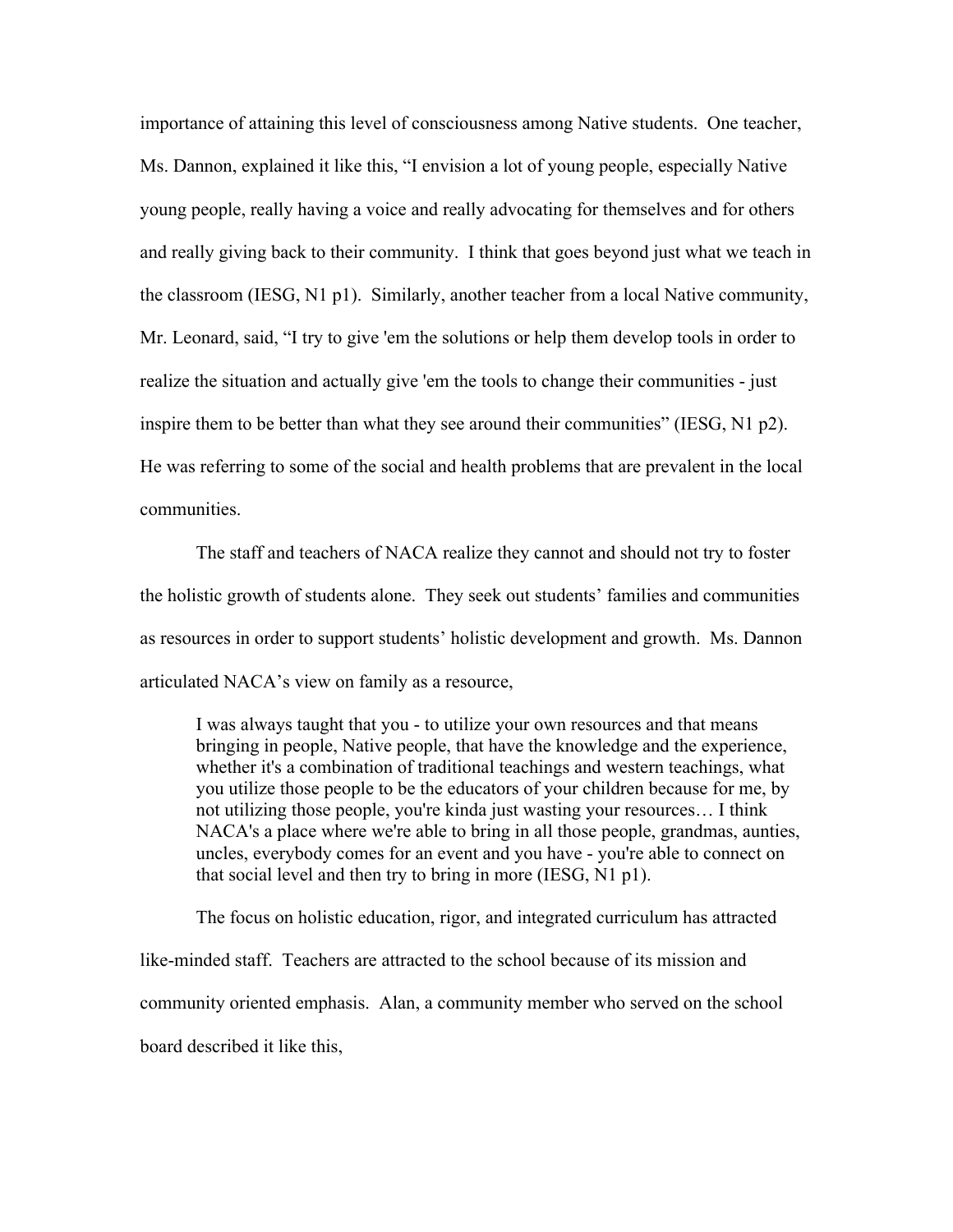I think one of the things that I thought was particularly interesting was the integrated curriculum that I don't know how official it is but I know it exists because of our size and of the staff. When we were fortunate enough to interview and talk to teachers wanting to come here it seemed like people that wanted to get involved, that was one of the number one reasons. They wanted to be part of the family that looked a little more holistically at what was going on with these kids instead of just being one stuck in a cubbyhole and running kids through an assembly line process. It seemed like some of the folks were - this was more of a calling than a job (IESG, N3 p1).

Being a new school, NACA is still learning and working on becoming a resource for the larger surrounding Native communities, such as through a community-learning center. The school's principal has consistently stated that one major impetus for conceiving the school was to create a school that conforms to the community, rather than the typical expectation that the community conforms to the school. They currently offer various services to the community and families, such as access to the school based health center, financial literacy courses, tax preparation, family nights for learning how to help their children with homework in various content areas, and community feast days to celebrate and honor Native people and communities served by NACA.

#### **Student self-efficacy**

Students' sense of academic self-competency and strength in Indigenous identity is evident as NACA implements its holistic and rigorous educational approach. NACA also locates opportunities for students to foster their self-confidence and demonstrate their academic and cultural competencies. For example, the students in the study discussed the opportunities afforded to them to share their work in local and national venues (i.e. Art show in the city, the New Mexico film festival, the National History Day competition).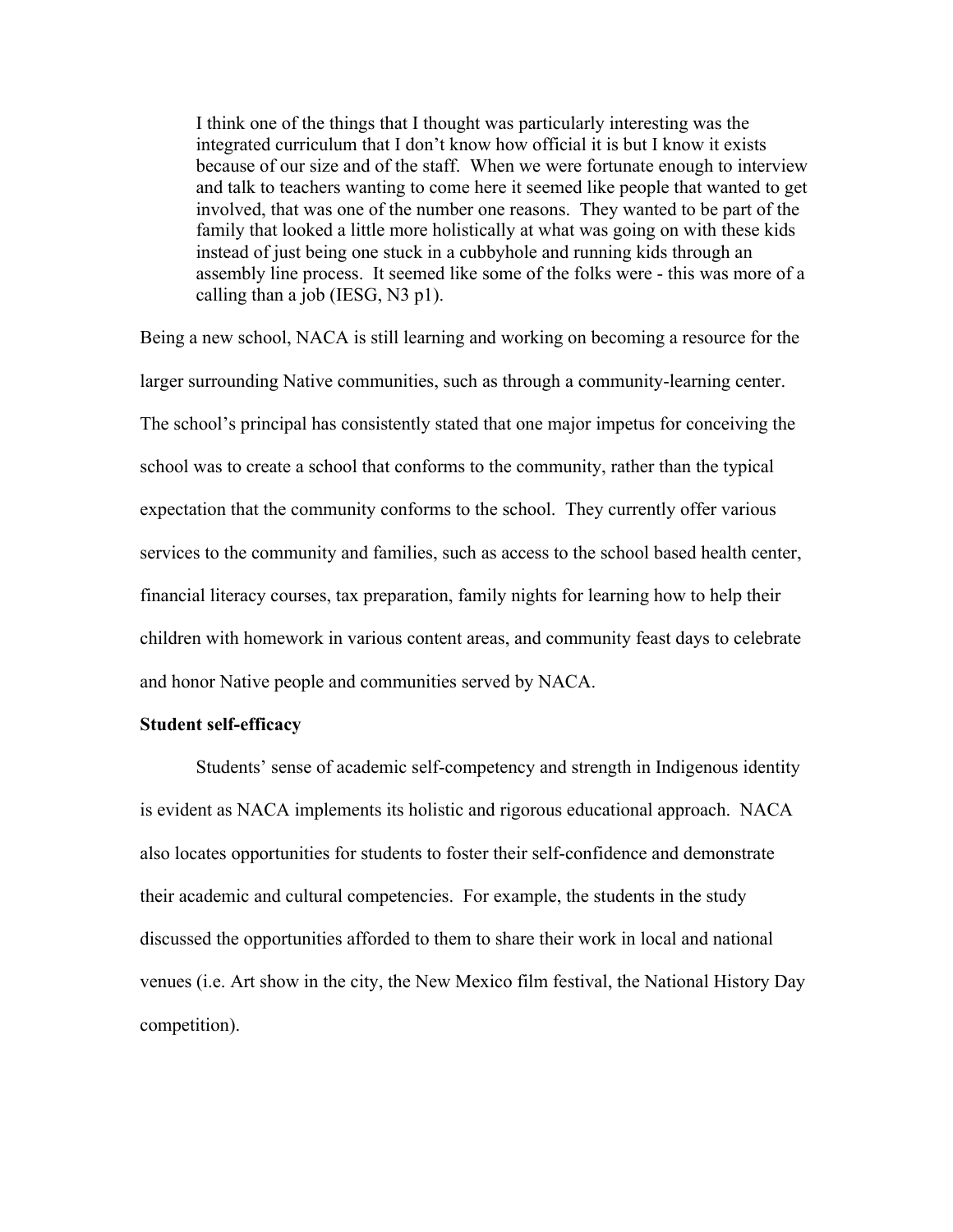They also discussed their enthusiasm to draw on familial knowledge, thereby "validating" their knowledge in academic settings. For example, Denise described using her grandmother's journal from boarding school as a resource for her history project. She said,

*We're doing Indian Boarding Schools or basically Indian schools. And like and then the teacher's kind of like encouraging us to go like interview people from our families, not to just take it from like Web places and books and stuff. So I'm actually getting to like read my grandma's journal before she passed away* (IESG, N2 p3).

Use of such resources provides meaning in education for these students. They can connect content directly to familial experiences. As previously noted, use of primary resources such as Denise's journal has also been rewarded at the national level by the National History Day competition, which has cited students' use of primary documents as advanced research skills.

Further supporting an optimal learning environment, the students and community members described NACA's school climate as safe and family-like. Teachers emphasized a positive youth identity, and their pedagogical practices and curriculum empowers students to become decision makers in courses, discipline, and school goals. Self-efficacy and competency is enhanced through the advisory course, which helps to set high expectations for students and for students to become familiar with and confident in their knowledge and perspectives. For example, in this particular advisory, the students illustrate their critical thinking and analytical skills when they critique a Native author's position and purpose in writing her book. The students Karen and Carl had read several autobiographies of Native authors and felt demeaned by one author's reasons for writing.

*Karen: Finally she (*the advisory teacher*) just made us read it because we had a lot of complaints because we had read the autobiographies*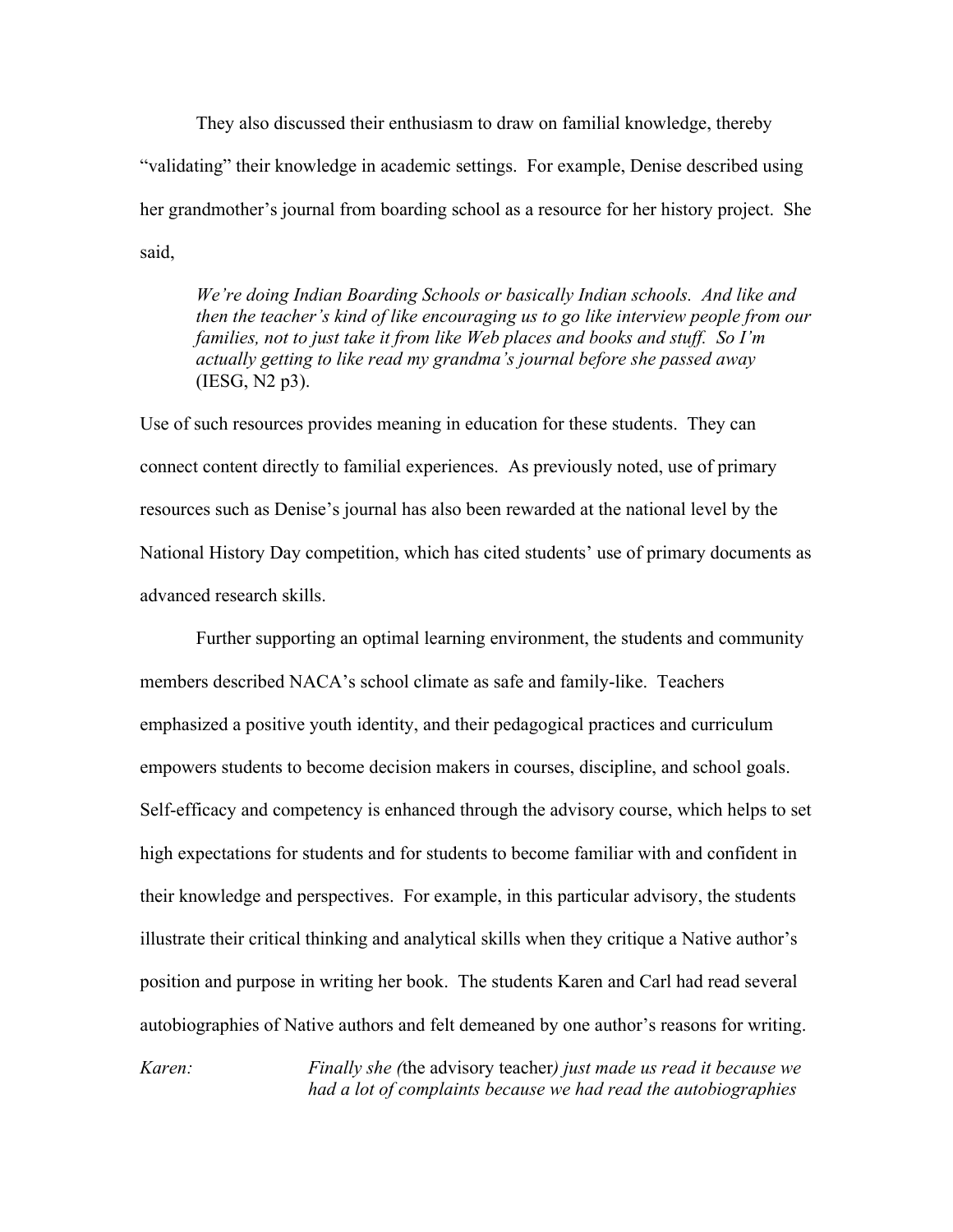*by the lady who wrote it, and made all of us do that because she was saying stuff like 'I bring dignity to Natives everywhere' and stuff like that. Just really kind of like -*

*Carl: Like she wrote it above us all.*

*Karen: Like we need her writing stuff. So we all kind of like, so all of us, we got kind of mad about that because of like why do we need your writing to be dignified* (IESG, N2 pp1-2).

The offense taken implies the students have strong cultural identities that do not

need an intellectual to speak for them, nor to dignify them as Native people. Teachers at

NACA are not trying to romanticize Native people nor create false idyllic visions of

Native ways of life. They are most interested in stimulating and nurturing critically

conscious students who believe in themselves, and who are inspired to contribute to their

Native communities in positive ways. Mr. Leonard stated this well,

I think one of the things that I want the kids to walk away with is that there's always something bigger than them. It's not always about me, the individual, and it's about their family, it's about their community that they live in, so I think that's how I evaluate some of my students is that just have the mindset that you're always gonna help people (IESG, N1 p5).

The students are responding to this approach. Benjamin, an  $8<sup>th</sup>$  grade student,

exemplified this critical Indigenous consciousness. He said,

I want to go like into toxicology and like with teens and stuff. And then when I'm through with that, I would like to work on the rez or here in New Mexico. Someplace close to home because the highest rate of suicides are like teens, especially Native. And I would like to help in that (IESG, N2 p2).

The goals of Mr. Leonard, Benjamin, and NACA's philosophy reach beyond mastery of

content knowledge and high achievement on standardized tests. NACA is passionate

about the students becoming healthy people who are grounded in their identity, who

believe in themselves, who are prepared for college, and who work to better their

communities. These efforts outlined above are only a few in the many that demonstrate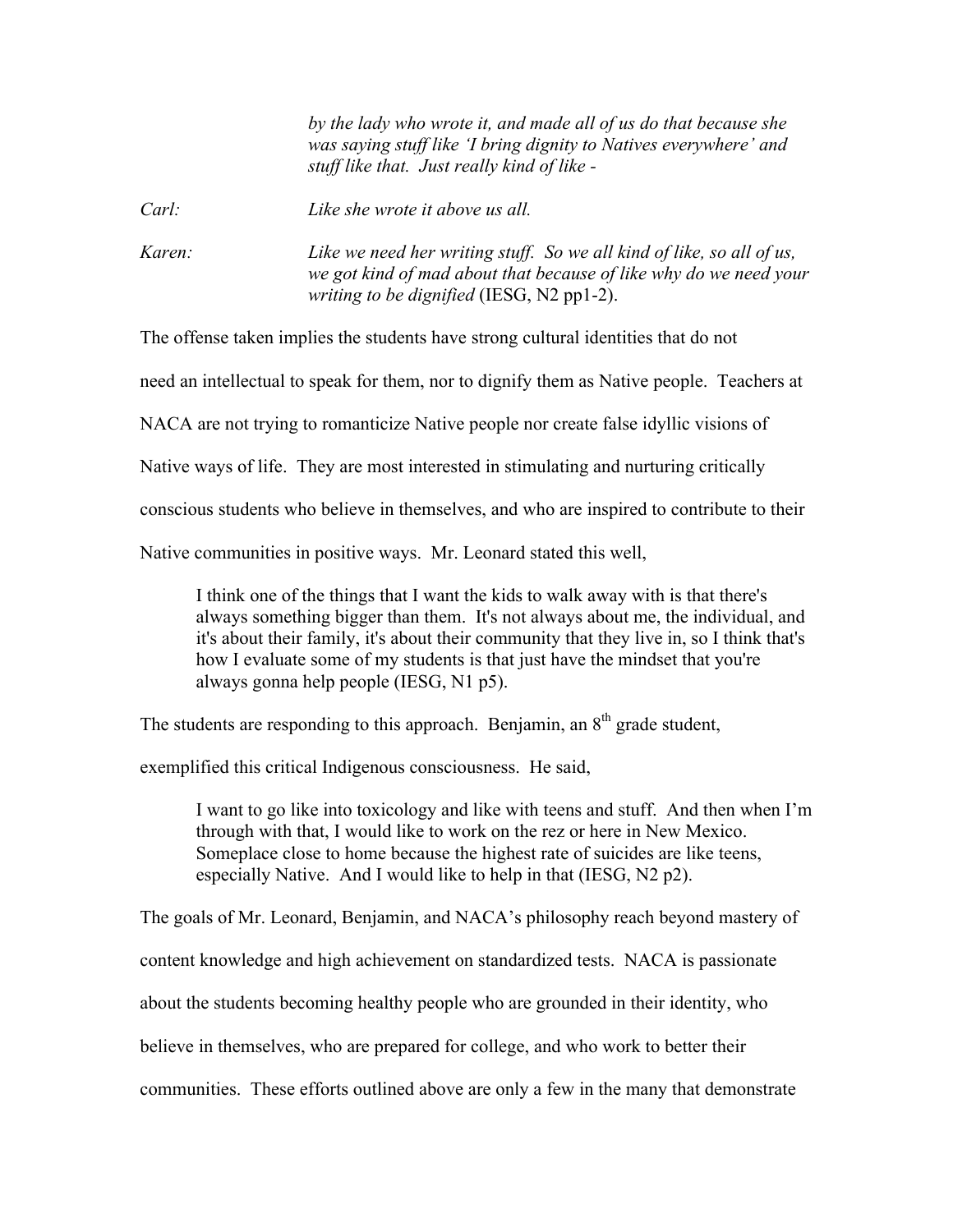how NACA is influencing youth toward a commitment to their communities and planting seeds for transformation.

## **Implications**

This paper has deliberately focused on best practices at NACA. Given the countless negative descriptions of Native people as "at risk" or culturally deficient, this paper utilizes a strengths-based approach to demonstrate how schooling can respond to Native students and all that they bring to school. Schools of all students can learn from NACA's specific attention to the needs and interests of Native students and their families. The passion, commitment, capacity, and competency of NACA to educate Native youth is now becoming very clear as it approaches it fifth year of operation. NACA's approach has been to care about the students, value their heritage and knowledge, believe they can succeed, utilize familial and community resources, and hold high expectations.

NACA has shown how a contemporary public school can uphold and implement the values and philosophies of traditional Indigenous knowledge. The goal of NACA is to create commitment to community and service. This goal is consistent with Indigenous educational philosophy, which promotes self-awareness, building relationships, and contribution to community. Additionally, NACA relates to Indigenous educational philosophy by facilitating student growth toward achieving consciencization (or critical consciousness) and transformation in Native communities (Smith, 2003). Smith says transformation is more than just change, and he expressed the need to understand the deeper meaning of transformation for Native communities. NACA's emphasis on a holistic education, building communities, and knowing self are elements to understand what it means to transform Indigenous people and communities.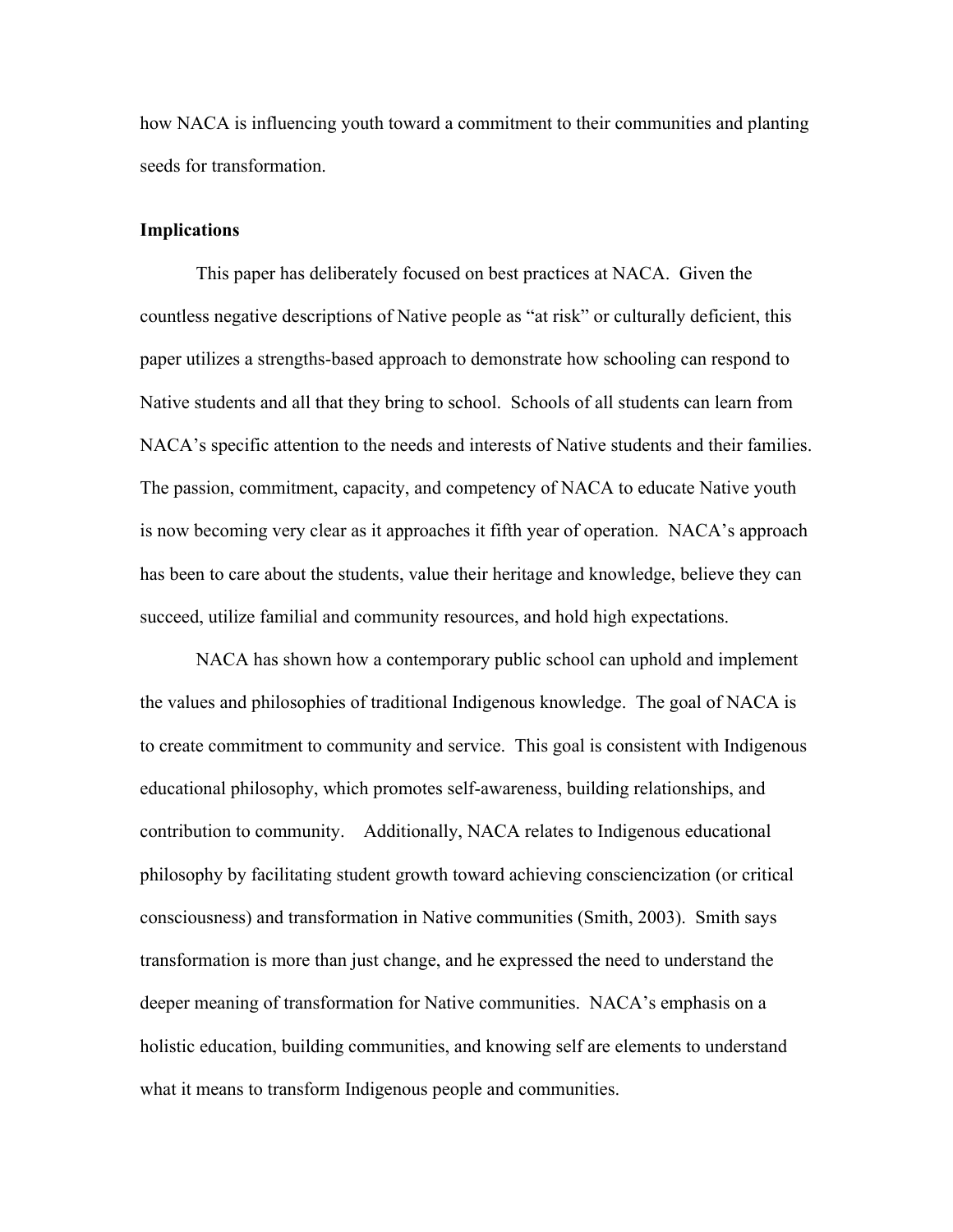NACA provides evidence of best practices in Indigenous education in New Mexico by reminding us that education should be focused on students and their lived experiences and knowledge; it should challenge students to know themselves and set high expectations for themselves; and it should be relevant to their lives. NACA's success is not in its test scores, but in its ability to prepare students to become contributing members and transformative change agent in their communities and in the world.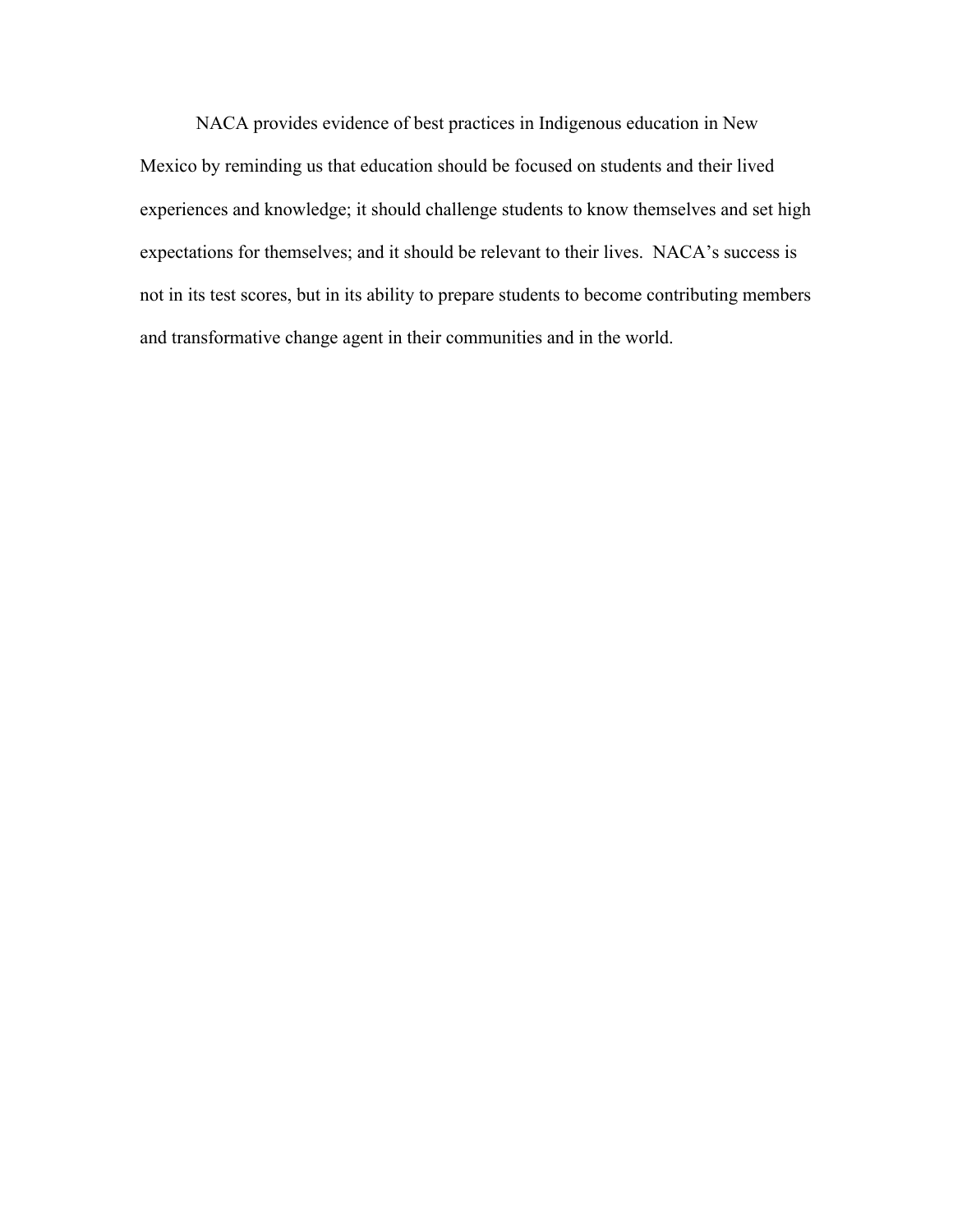#### **References**

- Alaska Native Knowledge Network (1998) *Alaska Standards for Culturally Responsive Schools*. See also www.ankn.uaf.edu.
- Belgarde, M. J., Mitchell, R., Moquino-Arquero, A., (Summer 2002) "What Do We Have to Do to Create Culturally-Responsive Programs?: A Story about American Indian Teacher Education," Special Issue Indigenous Perspectives of Teacher Education: Beyond Perceived Borders, *Action in Teacher Education*, Vol. XXIV, (2), 42-54.
- Benham, M., & Cooper, J. (Eds.) (2000). *Indigenous educational models for contemporary practice: In our mother's voice*. Mahwah, NJ: Lawrence Erlbaum.
- Blum-Martinez, R. & Pecos, R. (2001) *The key to cultural survival: Language planning and revitalization in the Pueblo de Cochiti.* In L. Hinton & K. Hale (Eds.), The Green Book of Language Revitalization in Practice (pp. 75-82). California: Academic Press.
- Castagno, A. and Brayboy, B. (2008) Culturally responsive schooling for Indigenous youth: a review of the literature. *Review of Educational Research*, *78,* 941-993
- Cajete, G. (1994) *Look to the Mountain.* Durango, CO: Kivaki Press.
- Demmert, W. G. and Towner, J. C. (2003) *A Review of the Research Literature on the Influences of Culturally Based Education on the Academic Performance of Native American Students*. Portland: Northwest Regional Educational Laboratory.
- Holm, W. and Holm, A. (1995) Navajo language education: retrospect and prospect. *Bilingual Research Journal, 19*, 141-167

Kawagley, A. O. (1995). *A Yupiaq worldview: A pathway to ecology and*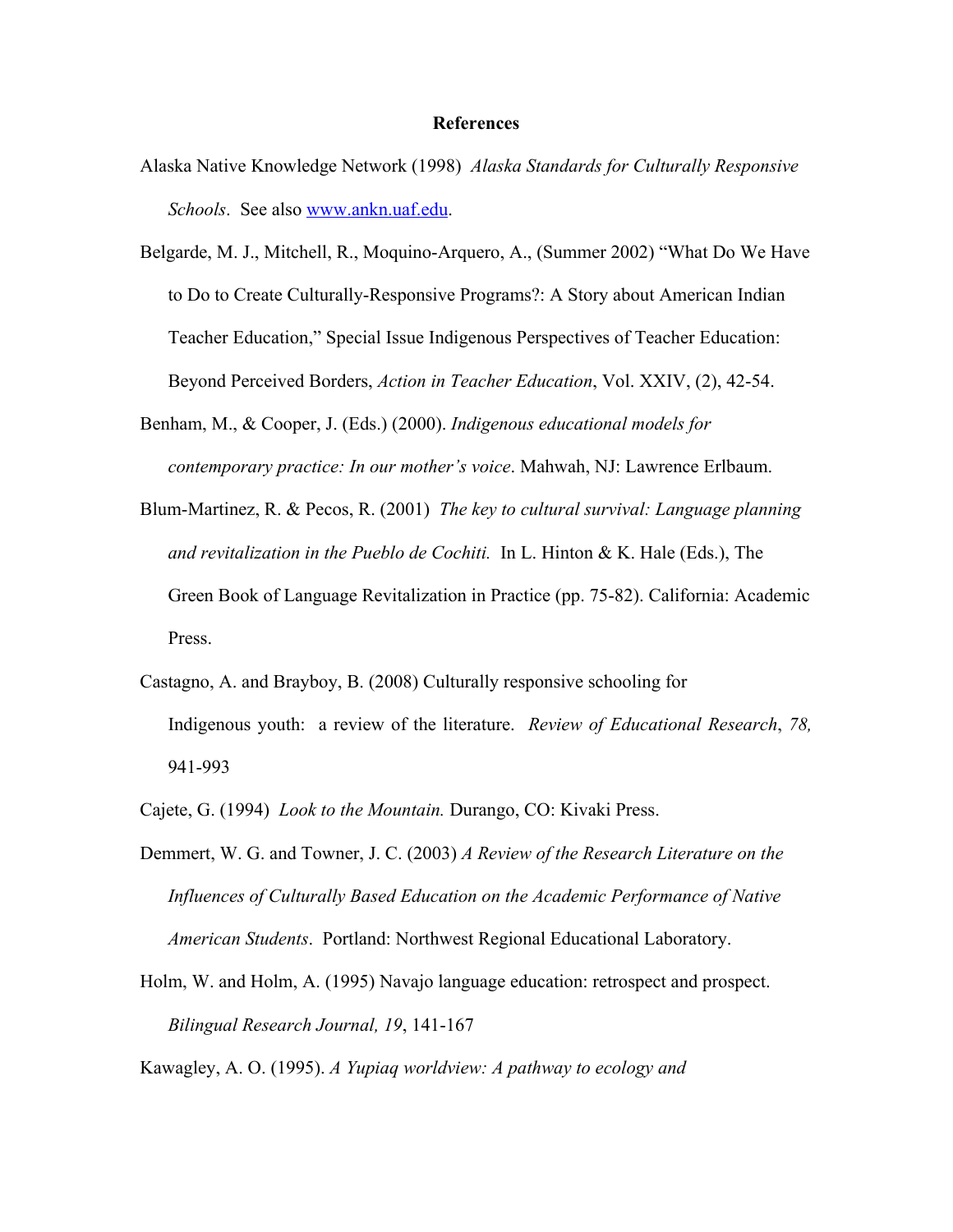*spirit.* Prospect Heights, IL: Waveland Press.

- Indigenous Education Study Group. (in press). *Transcript of focus groups and interviews conducted from 2008-2009.* New Mexico Atlas of Indian Education, 2025. Gallup, NM: New Mexico Public Education Division.
- Lee, T.S. (2006) "I came here to learn how to be a leader": An intersectionof critical pedagogy and Indigenous education. *InterActions: UCLA Journal of Education and Information Studies, 12 (1),* article 3,

http://repositories.cdlib.org/gseis/interactions/vol2/iss1/art3

- Lee, T.S. (2007) Connecting academics, Indigenous knowledge, and commitment to community: high school students' perceptions of a community based education model. *Canadian Journal of Native Education, 30 (2),* 196-216
- Lomawaima, T. and McCarty, T. (2006) *To remain an Indian: Lessons in democracy from a century of Native American education*. New York, NY: Teachers College Press.
- May, S. (1999) *Indigenous Community-Based Education.* Frankfurt Lodge, England: Multilingual Matters Ltd.
- McLaughlin, D. (1992) *When literacy empowers: Navajo language in print*. Albuquerque, NM: University of New Mexico Press.
- Sims, C. (2002) *Proceedings of meetings among New Mexico tribes concerning "Licensure of New Mexico Native Language Instructors in Public Schools."* Linguistic Institute for Native Americans, Inc.
- Smith, G. (2003) *Indigenous struggle for the transformation of education*